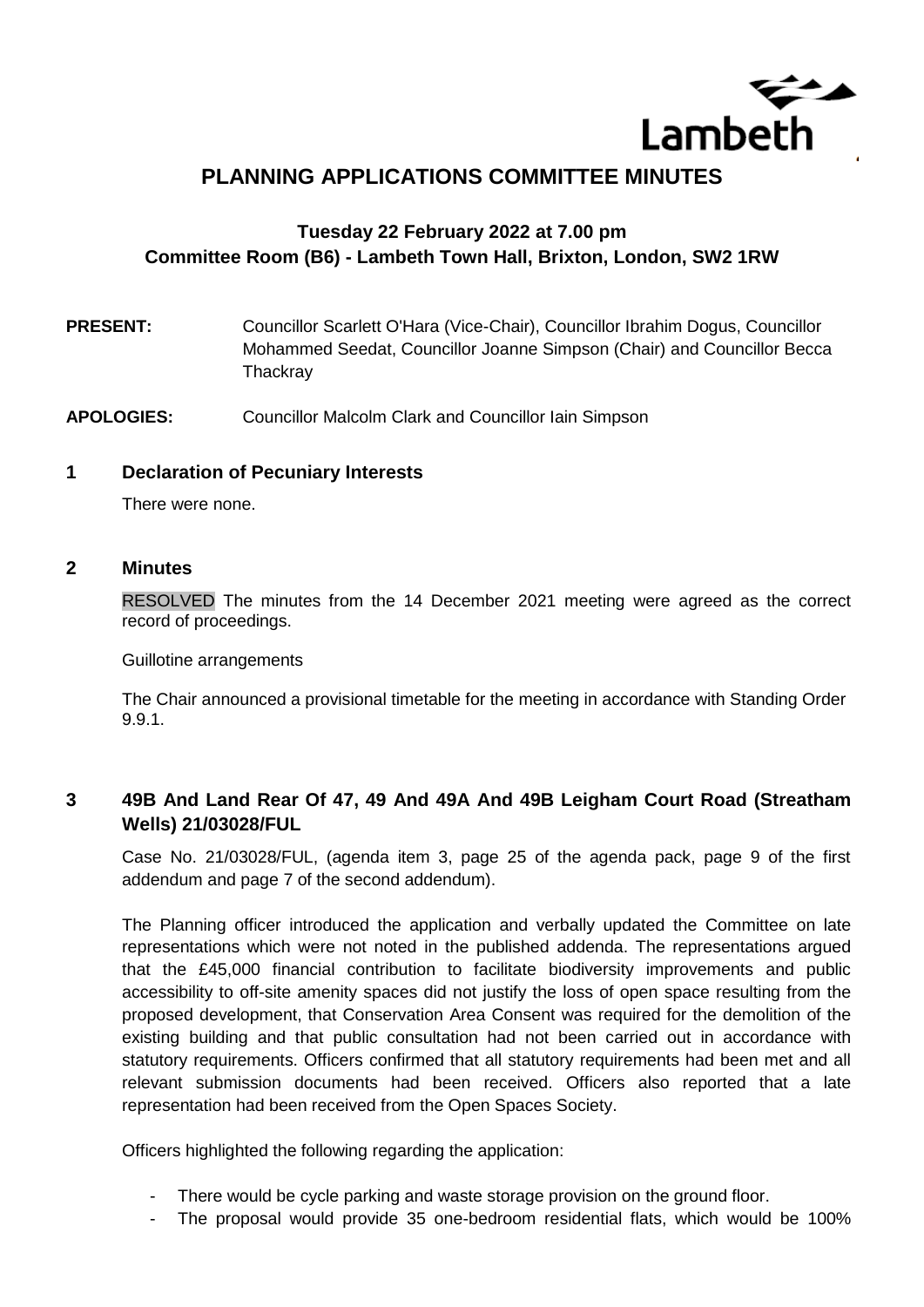intermediate affordable housing and would be suitable for one person. This would not meet the Council's required tenure split of 70/30 low cost rent/intermediate housing as detailed in Local Plan policy but was considered acceptable when taking into account the increased level of affordable housing on the Site and the demonstrable need for the product.

- The units would be sold at a discount of 20% below market value and eligibility criteria would apply regarding living/working in Lambeth.
- The development would comply with Lambeth's amenity space requirements. 10% of the dwellings would be wheelchair user units.
- The proposal required the demolition of part of a locally listed building in order to create an access route to the development and this would result in a low level of less than substantial harm to the locally listed building and the surrounding conservation area.
- There would be a loss of open space which represented a departure from the Lambeth Local Plan (LLP) Policy EN1, however, Officers were satisfied that this departure would be outweighed by the public benefits of the proposal.
- There would be minor adverse levels of harm to the daylight of eight windows in the surrounding neighbouring properties.
- 16 new trees would be planted on the site, and the submitted Ecological Appraisal confirmed that there were no protected species on site.

The Committee then heard the following points from objectors:

- The departure from Lambeth Local Plan Policy EN1 was not justified and the development would remove the open space for the residents in the neighbouring properties.
- There had been 140 objections to the proposal, and it would have a negative impact on the local community.
- The size, scale and siting of the proposal would lead to loss of daylight and privacy to neighbouring properties as the development would directly face a three-storey neighbouring residential block.
- 10 trees were proposed to be removed within the Conservation Area which was considered unacceptable.

The following points were raised in support of the application:

- The site was derelict, overgrown and did not positively contribute to the local community.
- The proposal would build affordable housing for Lambeth residents and those who work in the Borough with the units being sold at 20% below the market value.

Councillor Malcolm Clark, a Streatham Wells Ward Councillor, raised the following points:

- The proposed development would provide a better land use, open space and community benefit which was welcomed.
- This scheme would provide more housing in Lambeth and would contribute well to the local economy and community.
- A suggestion was made to provide a car club parking bay closer to the application site as the nearest bay was currently 600 metres away from the development.

Officers provided the following information in response to Member's questions:

The statutory consultation was undertaken in accordance with national and local requirements. It was confirmed that site notices had been placed and letters had been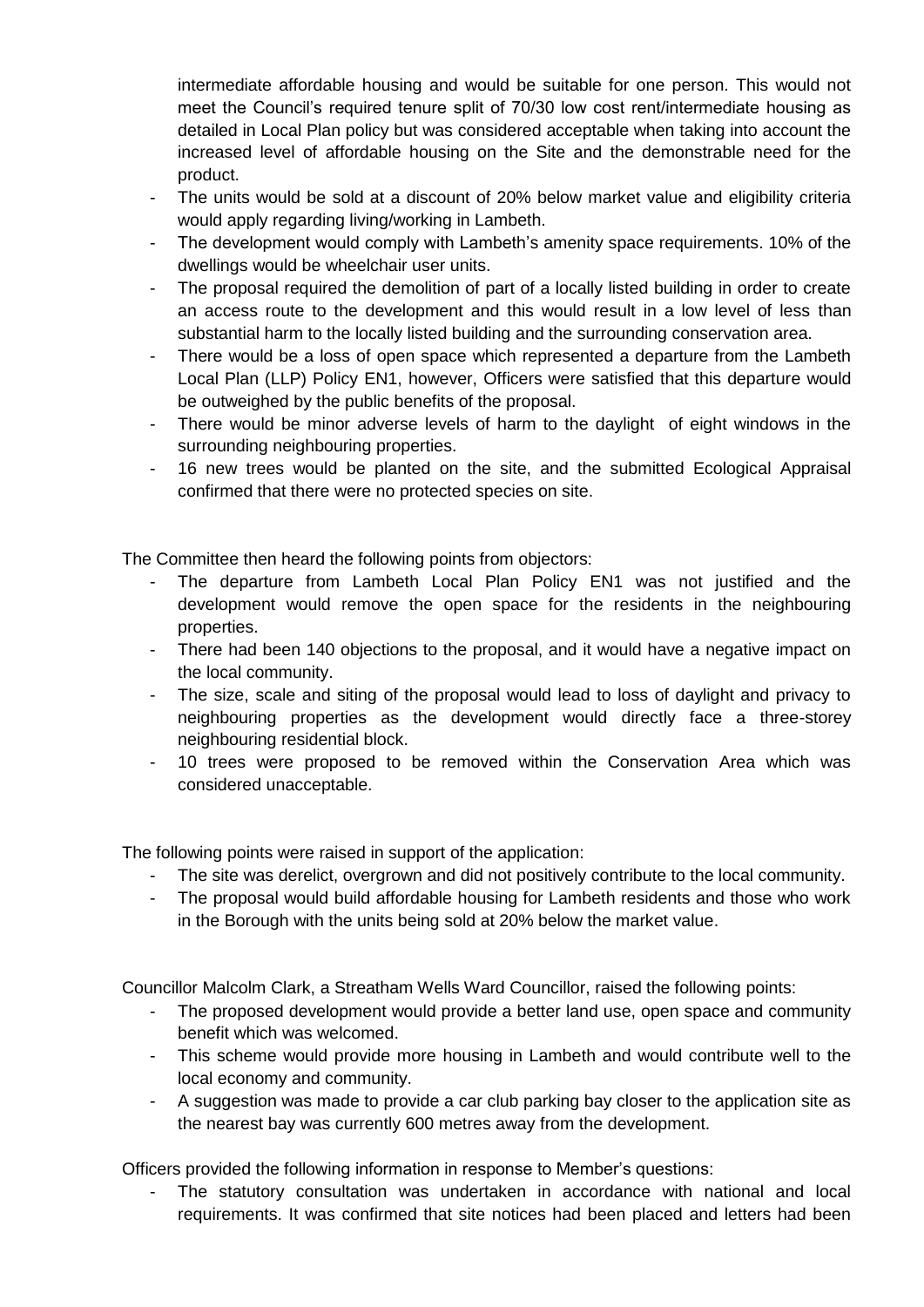sent to neighbouring properties.

- Officers concluded from the daylight and sunlight assessment that there would be no unacceptable sunlight, daylight and overshadowing impacts on neighbouring properties.
- The proposed demolition of part of the locally listed building at 49B would enable servicing and disabled vehicular access to the site. There would be one disabled parking space provided from the outset on the site. A swept path analysis was presented showing a worst-case scenario illustrating a 10.3-metre vehicle accessing and egressing the site in forward gear. A Section 278 agreement would be required regarding the extension of the existing crossover for vehicles to enter the site.
- The Council aimed for 400m gaps between car club bays within the Borough. There was a gap in coverage in this area and the nearest bay would be approximately 600m from the development. It would be up to car club providers as to whether they would want to put a bay within 400m of the site.
- The communal garden would not be unacceptably harmed in relation to daylight and sunlight as at least 50 per cent of the garden space should receive at least two hours of daylight at the spring equinox, which was the 21 March.
- The stairwell size was discussed, and Officers advised that Building Control had raised no concerns with the means of escape, and this would be further considered as part of a Building Regulations application.
- Each unit within the development would have two sets of windows which would enable airflow and ventilation, which were located away from the road and would not provide poor air quality to future occupiers. The ground floor windows would include gratings to provide security and privacy.
- An ecological and biodiversity assessment had been carried out and it was concluded that the site would be a good location for hedgehog nesting.
- There would be a loss of 10 trees on the site and Officers were content that the tree loss would be justifiable as the trees were not of high quality and provide little visual amenity to the surrounding area.

The Committee considered the information provided by officers in conjunction with the report before making the following observations:

- The balance was between the regrettable loss of open space and the provision of affordable homes in Lambeth.
- The current site had been neglected by owners and the proposed units met the minimum size requirements.
- The view was expressed that the proposed benefits did not outweigh the loss of open space, the departure from Policy EN1 or the negative impact on the locally listed building.
- The ecological state of the application site and the provision made for biodiversity provided reassurance that the ecology would be enhanced by the development.

### 21/03028/FUL

It was MOVED by Councillor J Simpson, SECONDED by Councillor Seedat

And

RESOLVED, with four votes for and one vote against